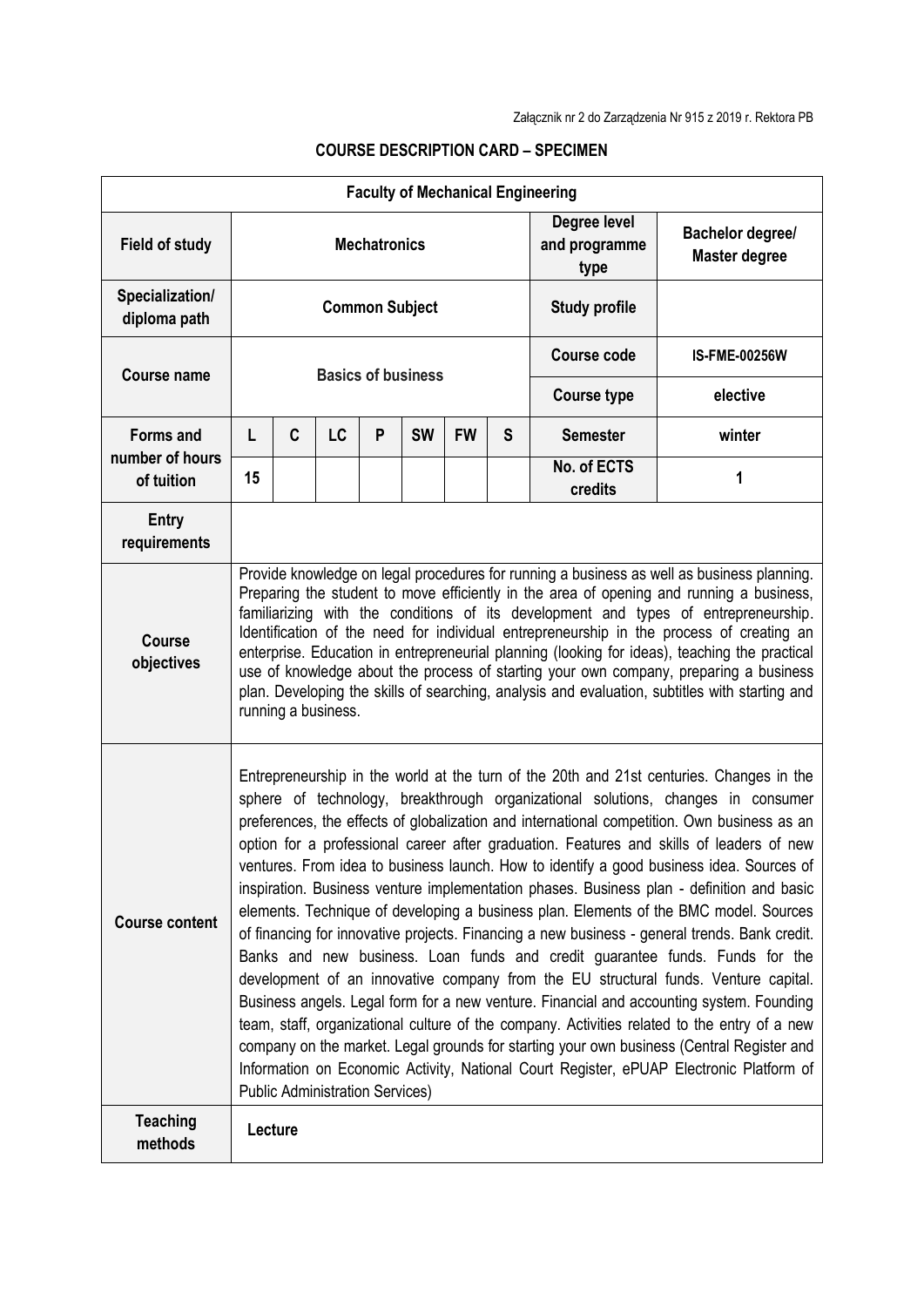| <b>Assessment</b>                                                                    | written exam                                                                                                                                                                                                                                                                                                                                                                                                                                                                                                                                               |                                                |                       |  |  |  |  |
|--------------------------------------------------------------------------------------|------------------------------------------------------------------------------------------------------------------------------------------------------------------------------------------------------------------------------------------------------------------------------------------------------------------------------------------------------------------------------------------------------------------------------------------------------------------------------------------------------------------------------------------------------------|------------------------------------------------|-----------------------|--|--|--|--|
| method                                                                               |                                                                                                                                                                                                                                                                                                                                                                                                                                                                                                                                                            |                                                |                       |  |  |  |  |
| <b>Symbol of</b>                                                                     |                                                                                                                                                                                                                                                                                                                                                                                                                                                                                                                                                            | Reference to the                               |                       |  |  |  |  |
| learning                                                                             | <b>Learning outcomes</b>                                                                                                                                                                                                                                                                                                                                                                                                                                                                                                                                   |                                                | learning outcomes for |  |  |  |  |
| outcome                                                                              |                                                                                                                                                                                                                                                                                                                                                                                                                                                                                                                                                            |                                                | the field of study    |  |  |  |  |
| L01                                                                                  | knows and understands the rules of starting a business                                                                                                                                                                                                                                                                                                                                                                                                                                                                                                     |                                                | MK1_W11               |  |  |  |  |
| LO <sub>2</sub>                                                                      | knows the sources of financing business activities                                                                                                                                                                                                                                                                                                                                                                                                                                                                                                         | MK1_W11                                        |                       |  |  |  |  |
| LO <sub>3</sub>                                                                      | knows the types of companies                                                                                                                                                                                                                                                                                                                                                                                                                                                                                                                               | MK1_W11                                        |                       |  |  |  |  |
| LO4                                                                                  | knows the elements of a business model, business plan                                                                                                                                                                                                                                                                                                                                                                                                                                                                                                      | MK1_W07                                        |                       |  |  |  |  |
| LO <sub>5</sub>                                                                      | can identify the sources of business ideas                                                                                                                                                                                                                                                                                                                                                                                                                                                                                                                 | MK1_U011                                       |                       |  |  |  |  |
| LO <sub>6</sub>                                                                      | can analyze the elements of the environment and determine their                                                                                                                                                                                                                                                                                                                                                                                                                                                                                            |                                                |                       |  |  |  |  |
|                                                                                      | impact on the functioning of the company                                                                                                                                                                                                                                                                                                                                                                                                                                                                                                                   | MK1_U011                                       |                       |  |  |  |  |
| Symbol of                                                                            |                                                                                                                                                                                                                                                                                                                                                                                                                                                                                                                                                            | Type of tuition during<br>which the outcome is |                       |  |  |  |  |
| learning                                                                             | Methods of assessing the learning outcomes                                                                                                                                                                                                                                                                                                                                                                                                                                                                                                                 |                                                |                       |  |  |  |  |
| outcome                                                                              |                                                                                                                                                                                                                                                                                                                                                                                                                                                                                                                                                            | assessed                                       |                       |  |  |  |  |
| LO1                                                                                  | written exam                                                                                                                                                                                                                                                                                                                                                                                                                                                                                                                                               |                                                |                       |  |  |  |  |
| LO <sub>2</sub>                                                                      | written exam                                                                                                                                                                                                                                                                                                                                                                                                                                                                                                                                               |                                                |                       |  |  |  |  |
| LO <sub>3</sub>                                                                      | written exam                                                                                                                                                                                                                                                                                                                                                                                                                                                                                                                                               |                                                |                       |  |  |  |  |
| <b>LO4</b>                                                                           | written exam                                                                                                                                                                                                                                                                                                                                                                                                                                                                                                                                               |                                                |                       |  |  |  |  |
| LO <sub>5</sub>                                                                      | written exam                                                                                                                                                                                                                                                                                                                                                                                                                                                                                                                                               |                                                |                       |  |  |  |  |
| LO <sub>6</sub>                                                                      |                                                                                                                                                                                                                                                                                                                                                                                                                                                                                                                                                            |                                                |                       |  |  |  |  |
|                                                                                      |                                                                                                                                                                                                                                                                                                                                                                                                                                                                                                                                                            | No. of hours                                   |                       |  |  |  |  |
|                                                                                      | Participation in lectures                                                                                                                                                                                                                                                                                                                                                                                                                                                                                                                                  | 15                                             |                       |  |  |  |  |
|                                                                                      | Preparation for passing lecture                                                                                                                                                                                                                                                                                                                                                                                                                                                                                                                            | 11                                             |                       |  |  |  |  |
|                                                                                      | Participation in consultation                                                                                                                                                                                                                                                                                                                                                                                                                                                                                                                              | 1                                              |                       |  |  |  |  |
| <b>Calculation</b>                                                                   |                                                                                                                                                                                                                                                                                                                                                                                                                                                                                                                                                            |                                                |                       |  |  |  |  |
|                                                                                      |                                                                                                                                                                                                                                                                                                                                                                                                                                                                                                                                                            |                                                |                       |  |  |  |  |
|                                                                                      |                                                                                                                                                                                                                                                                                                                                                                                                                                                                                                                                                            |                                                |                       |  |  |  |  |
|                                                                                      | <b>TOTAL:</b>                                                                                                                                                                                                                                                                                                                                                                                                                                                                                                                                              | 27                                             |                       |  |  |  |  |
|                                                                                      | <b>HOURS</b>                                                                                                                                                                                                                                                                                                                                                                                                                                                                                                                                               | No. of<br><b>ECTS</b><br>credits               |                       |  |  |  |  |
| Student workload – activities that require direct teacher participation<br>16<br>0,5 |                                                                                                                                                                                                                                                                                                                                                                                                                                                                                                                                                            |                                                |                       |  |  |  |  |
|                                                                                      | Student workload - practical activities                                                                                                                                                                                                                                                                                                                                                                                                                                                                                                                    | 11                                             | 0,5                   |  |  |  |  |
| <b>Basic references</b>                                                              |                                                                                                                                                                                                                                                                                                                                                                                                                                                                                                                                                            |                                                |                       |  |  |  |  |
|                                                                                      | 1.<br>Czemiel-Grzybowska W., Zarządzanie przedsiębiorstwem. Szanse i zagrożenia                                                                                                                                                                                                                                                                                                                                                                                                                                                                            |                                                |                       |  |  |  |  |
| Supplementary<br>references                                                          | otwierania działalności gospodarczej, Wydawnicwo Difin, Warszawa 2011.<br>Burns P., Enterpreneurship and small business: start-up growth and maturit,<br>2.<br>Palgave Macmillan 2010<br>Hisrich R. D., International entrepreneurship, Sage 2013.<br>3.<br>Górowski I. (ed.): General accounting theory: evolution and design for efficiency,<br>4.<br>Koźmiński Entrepreneurship and Management, Wydawnictwo Akademickie i Profesjonalne,<br>Warszawa 2008.<br>5. Cieślik J.,: Przedsiębiorczość dla ambitnych. Jak uruchomić własny biznes, Wydawnictwa |                                                |                       |  |  |  |  |